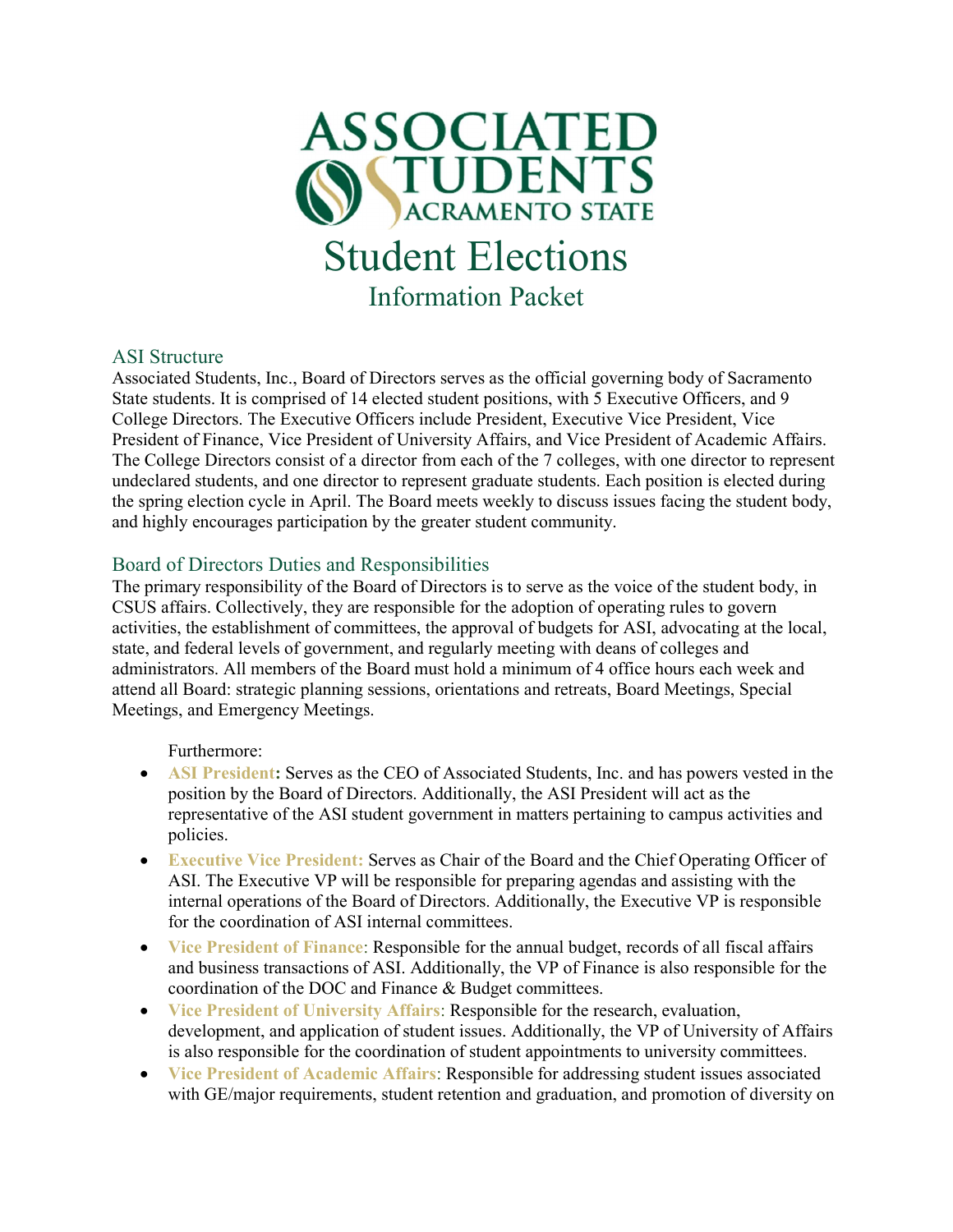campus. Additionally, the VP of Academic Affairs is also responsible for the recruitment  $\&$ coordination of student appointments to university committees.

• College Directors: Functions as the official representative of their respective college on the Board of Directors. They will be required to meet with the deans of their college once a month, and present to classrooms and student organizations about ASI. Additionally, each Director must sit on one ASI Internal committee, and two University committees.

## Elected Officer Opportunities and Perks

- \$11,000 \$20,000 Scholarship to alleviate the financial strain of college students who are congruently serving on the Board of Directors
- Priority II registration
- Option to trade purchased student parking permit for a faculty/staff parking permit
- By sitting on the Board of Directors, you can be actively involved in the decision-making process of the university and thereby make a difference on campus
- As a Director, you will be in active communication with influential individuals on campus, and your college, and expand your network
- Sitting on the Board of Directors will provide a competitive advantage on your resume when entering the professional workforce; you will gain decision-making experience and executive leadership skills in an office/administrative setting

# Eligibility Requirements

### Executive Officer Position Requirements

- A. Completion of 45 unit minimum, recognized by CSUS prior to January 2022.
- B. 12 undergraduate units or 9 graduate units must be earned within 12 months, prior to January 2022.
- C. Completion of at least 6 undergraduate units or 4 graduate units during the fall 2021 semester.
- D. Enrolled in at least 7 undergraduate units or 4 graduate units during the spring 2022 Semester.
- E. Cannot exceed 150 units by the end of spring 2022 semester.
- F. Must have an overall GPA of 2.5 or greater.
- G. Or a CSUS GPA of 2.5 or greater.
- H. Or a GPA of 2.5 or greater for the academic year through January 2022.
- I. Cannot be eligible if previously removed from office.
- J. Cannot be eligible if previously elected without serving in the past 12 months.
- K. In Academic Good Standing (not currently on academic or disciplinary probation).

#### College Director Position Requirements

A. Completion of at least 6 undergraduate units or 4 graduate units during the fall 2021 semester.

B. Enrolled in at least 7 undergraduate units or 4 graduate units during the spring 2022 Semester.

- C. Cannot exceed 150 units by the end of spring 2022 semester.
- D. Must have an overall GPA of 2.5 or greater.
- E. Or a CSUS GPA of 2.5 or greater.
- F. Or a GPA of 2.5 or greater for the academic year through January 2022.
- G. Must currently be a declared major in the college one expects to represent.
- H. Cannot be eligible if previously removed from office.